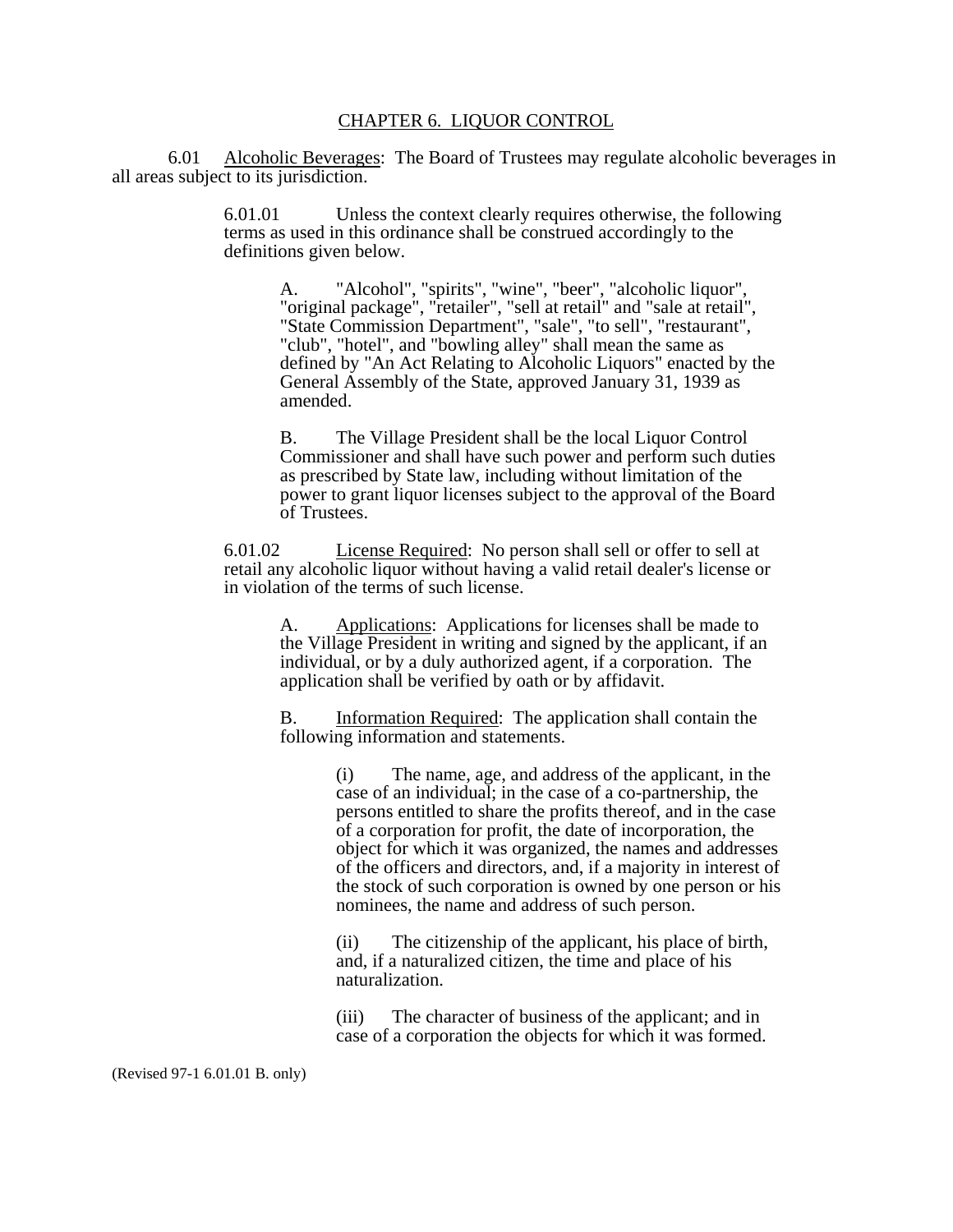(iv) The length of time that the applicant has been in business of that character; or in the case of a corporation, the date on which its charter was issued.

(v) The amount of goods, wares, and merchandise on hand at the time application is made.

(vi) The exact location and legal description of the premises of the place of business which is to be operated.

(vii) A statement whether the applicant has made similar application for a similar other license on premises other than described in this application, and the disposition of such application.

(viii) A statement that applicant has never been convicted of a felony and is not disqualified to receive a license by reason of any matter or thing contained in this ordinance, the laws of the State, or the Village Code.

(ix) A statement whether a previous license by any state or subdivision thereof or by the federal government has been revoked and the reasons therefor.

(x) A statement that the applicant will not violate any of the laws of the State of Illinois or of the United States or any ordinance of the Village in the conduct of his place of business.

## C. Restrictions on Licenses: No license shall be issued to:

(i) A person who is not a resident of the Village;

(ii) A person who is not of good character and reputation in the community in which he resides;

(iii) A person who is not a citizen of the United States;

(iv) A person who has been convicted of a felony under the laws of this State;

(v) A person who has been convicted of being the keeper of or of keeping a house of ill fame;

(vi) A person who has been convicted of pandering or other crime or misdemeanor opposed to decency and morality;

(vii) A person whose license issued under this Ordinance has been revoked for cause;

(viii) A person who at the time of application for renewal of any license issued hereunder would not be eligible for such license upon first application;

(ix) A co-partnership, unless all of the members of such copartnership would individually be qualified to obtain a license;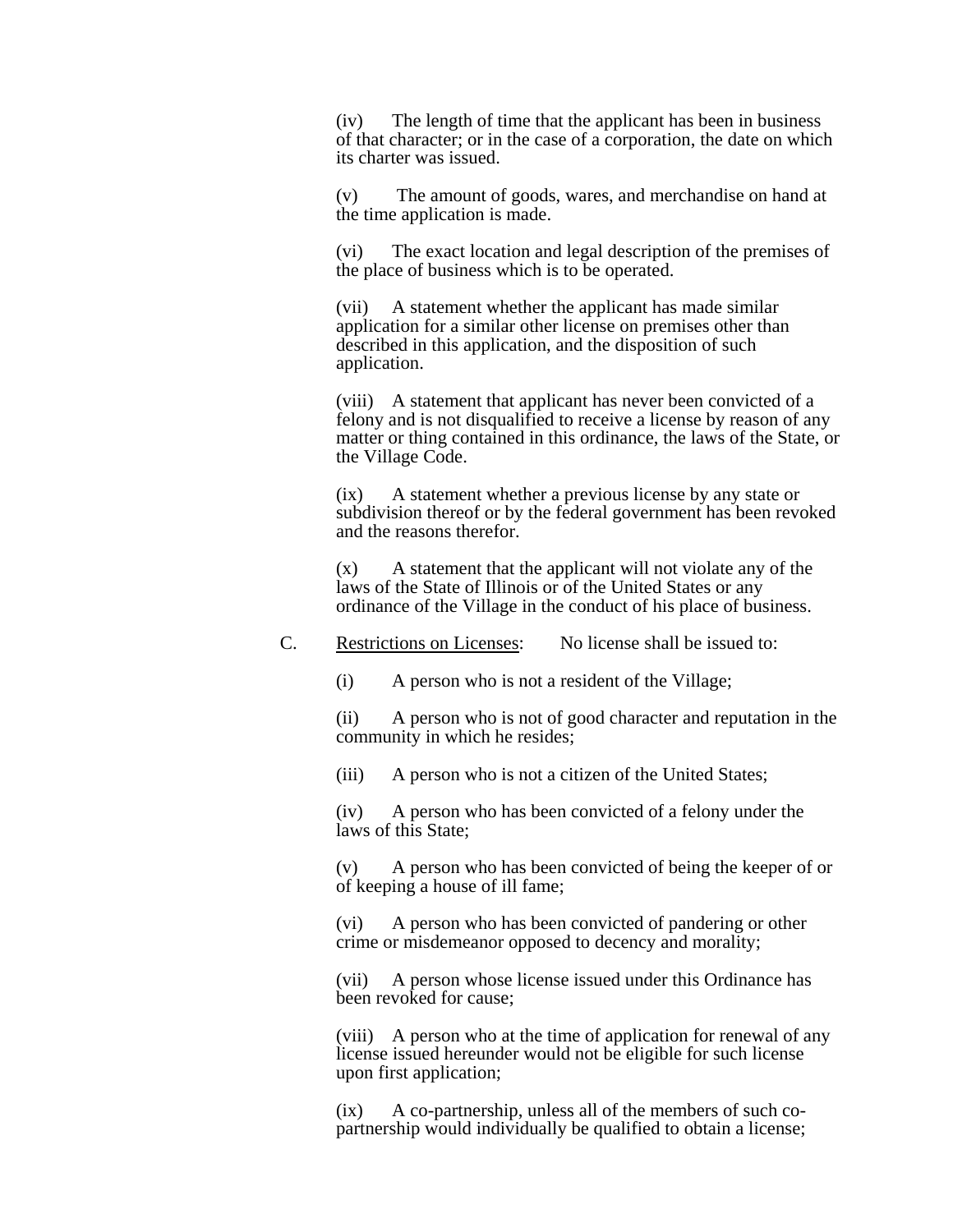(x) A corporation, if any officer, manager, or director thereof, or any stockholders owning in the aggregate more than five percent of the stock of such corporation would not be eligible to receive a license hereunder for any reason other than citizenship or residence within the political subdivision;

(xi) A person whose place of business is conducted by a manager or agent unless said manager or agent possesses the same qualifications required of the licensee;

(xii) A person who has been convicted of a violation of any Federal or State law concerning the manufacture, possession, or sale of alcoholic liquor, subsequent to the passage of this ordinance, or who has forfeited his bond to appear in court to answer charges of any such violation;

(xiii) A person who does not own the premises for which a license is sought, or does not have a lease thereon for the full period for which the license is issued;

(xiv) A person who is a member of the Board of Trustees, the Village Clerk, the Village Treasurer, or any other elected or appointed official of the Village or any employee of the Village;

(xv) Any person who is not eligible for a State Liquor dealer's license.

(xvi) A person who intends to sell alcohol or liquor for use or consumption on his or her licensed retail premises who does not have liquor liability insurance coverage for that premises in an amount that is at least equal to the maximum liability amounts set out in subsection (a) of Section 6-21 of the Illinois Liquor Control Act.

6.01.03 Number of Licenses: No more than two (2) licenses shall be issued and outstanding at one time for the sale of alcoholic liquor, and it shall be unlawful to issue licenses at any time when two (2) licenses are issued and in force, without having been revoked, forfeited, abandoned or otherwise disposed of.

6.01.04 Term of Licenses: Each license shall terminate on the  $30<sup>th</sup>$  day of April next following its issuance.

6.01.05 Classification of Licenses: Licenses shall be divided into two (2) classes, limited to only one (1) each of the following, to wit: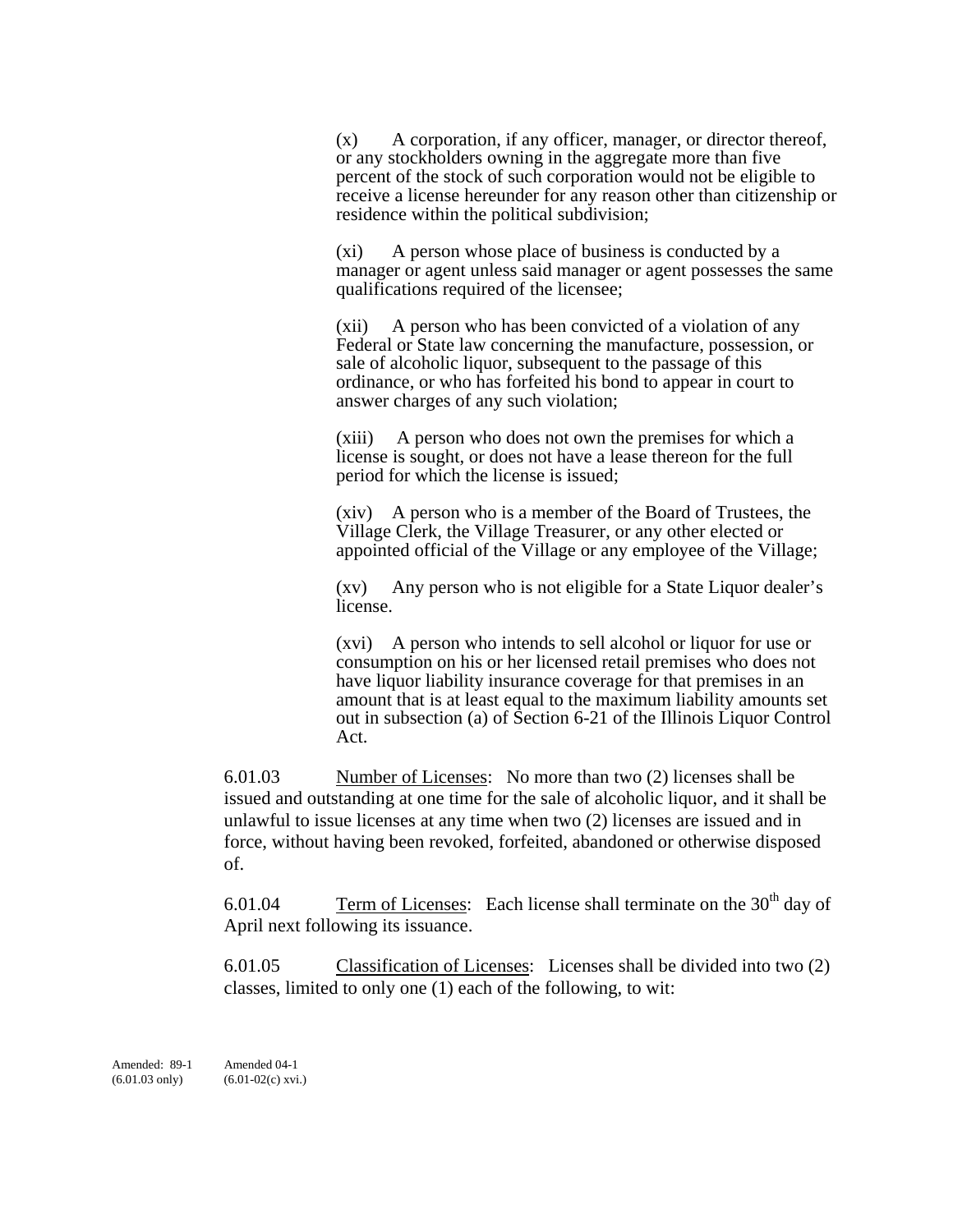A. Class A licenses shall authorize the retail sale of alcoholic liquor for consumption on and off the premises. The annual fee for such license shall be \$400.00 to be paid in full in advance by May 1 for the applicable fiscal year.

B. Class C licenses which shall authorize the retail sale of beer, wine and malt beverages for consumption off the premises. The annual fee for such license shall be \$320.00 to be paid in full in advance by May 1 for the applicable fiscal year.

6.01.06 Prorating Fees: Fees to be paid shall be reduced in proportion to the full calendar months which have expired in the year prior to the issuance of the license.

6.01.07 Billing and Disposition of Fees: The Village Clerk shall send a billing statement for liquor licenses to the licensees at least thirty days prior to the date payment is due. All fees shall be paid to the Village Clerk at the time the application for a license is made, or renewal thereof, as the case may be, and the Village Clerk shall forthwith turn such fee payment over to the Village Treasurer.

6.01.08 License and Bond Requirement: It shall be a condition precedent to the granting of any license that an applicant for a Class A license shall furnish bond in a penal sum of \$1,000.00 and an applicant for the issuance of any other liquor license shall furnish a bond in the penal sum of \$500.00, said bond or bonds to be approved by the Board of Trustees. All bonds shall comply with the terms of the ordinance and an act of the legislature entitled, "An Act Relating to Alcoholic Liquors" enacted by the General Assembly of the State of Illinois approved January 31, 1934 as amended.

6.01.09 List of Licenses: The Village President shall keep a complete record of all licenses, or the revocation of any old license.

6.01.10 Transfer of Licenses: A license shall be purely a personal privilege and shall not constitute property. A license shall not be subject to attachment, garnishment, or execution and it shall not be alienable or transferable, voluntarily or involuntarily, or subject to being encumbered or hypothecated. Licenses shall not descend by the laws of testate or intestate devolution, but shall cease upon the death of the licensee provided that executors or administrators of the estate of any deceased licensee and the trustee of any insolvent or bankrupt

Amended 88-3 Amended: 00-2 Amended: 02-3 Amended 02-4 (6.01.05, 6.01.07, & 6.01.08) (6.01.05 only) (6.01.03 and 6.01.05) (6.01.08)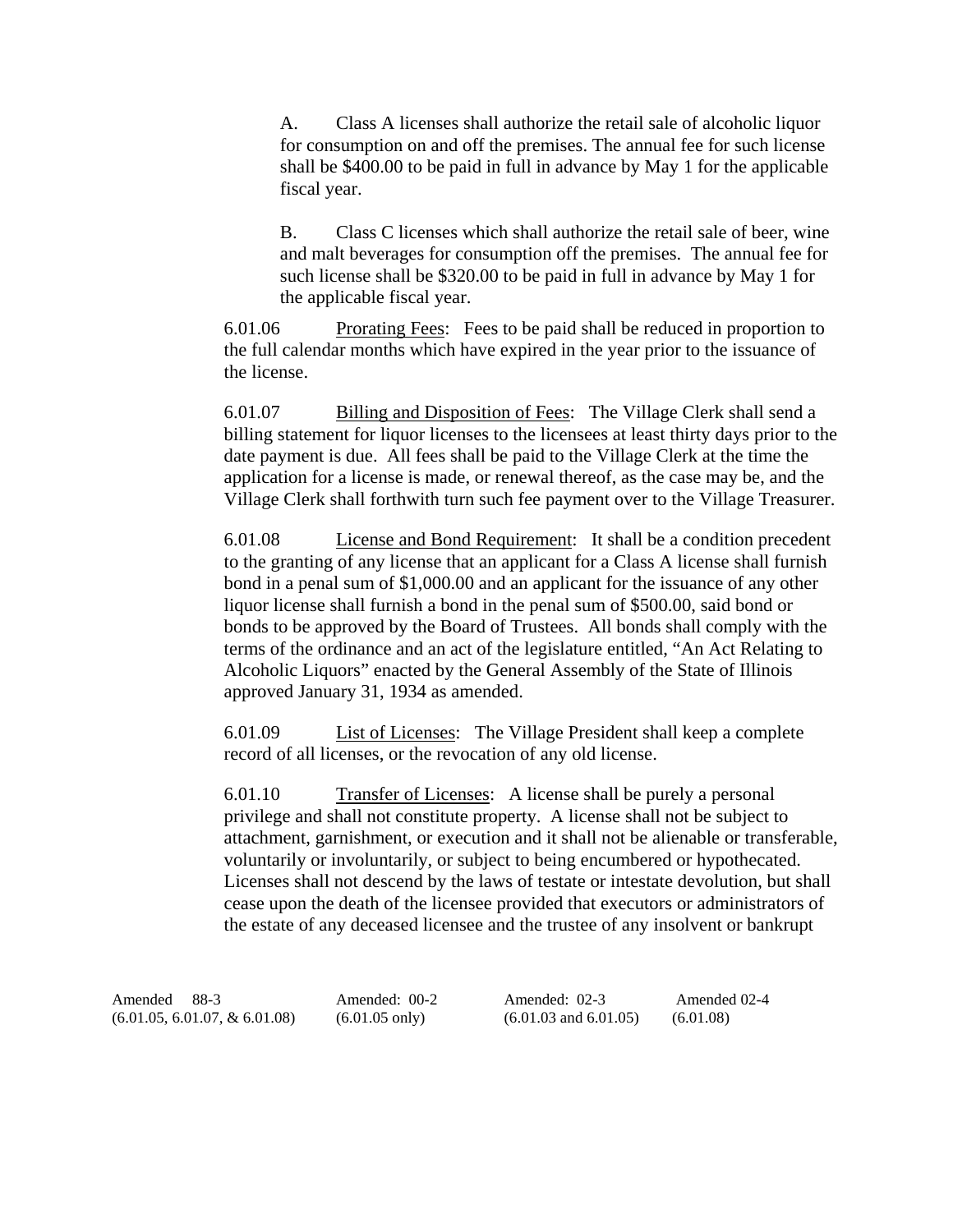licensee, when such estate consists in part of alcoholic liquor, may under the order of an appropriate court, exercise the privileges of the deceased or insolvent, or bankrupt licensee after the death or insolvency or bankruptcy of the original licensee until the expiration of the license or for six months, whichever period is shorter.

 A refund shall be made of that portion of the license fees for any period for which the licensee shall be prevented from operating under such license in accordance with the provisions of this section.

6.01.11 Renewal of licenses: Any licensee may renew his license at the expiration thereof, provided that he is then qualified to receive a license and the premises for which such renewal license are sought are suitable for such purpose; AND PROVIDED FURTHER, that the renewal privilege herein provided for shall not be construed as a vested right which shall in any case prevent the Board of Trustees from decreasing the number of licenses to be issued.

6.01.12 Location Regulations: No license shall be issued for the sale at retail of any alcoholic liquor within a district zoned residential or within 100 feet of any church, school, hospital, home for the aged, mortuary, or undertaking establishment PROVIDED, that this prohibition shall not apply to hotels offering restaurant service, or to restaurants, food shops, or other places where sale of alcoholic liquors is not the principal business carried on if such place shall have been established for such purposes prior to the taking effect of this code.

A. Change of Location: A retail liquor dealer's license shall permit the sale of alcoholic liquor only in the premises described in the application and license. Such location may be changed only upon a written permit to make such change issued by the Board of Trustees. No change of location shall be permitted unless the proposed new location is a proper one for the retail sale of alcoholic liquor under the Code of the Village.

6.01.13 Operating Regulations: The Village President shall regulate the retail sale of alcoholic liquor subject to the provisions of this code.

A. Hours of Operation: The hours of operation shall be limited as follows:

> (i) It shall be unlawful for a Class A licensee to sell or offer for sale on the premises any alcoholic liquors in the Village between the hours of 1:00 a.m. and 6:00 a.m. on any day; and between the hours of 1:00 a.m. and 9:00 a.m. on Sunday.

Rev. 83-5, 00-4,01-1 (6.01.13A only)

It shall be unlawful to consume on the premises where sold any alcoholic liquors in the Village between the hours of 1:30 a.m. and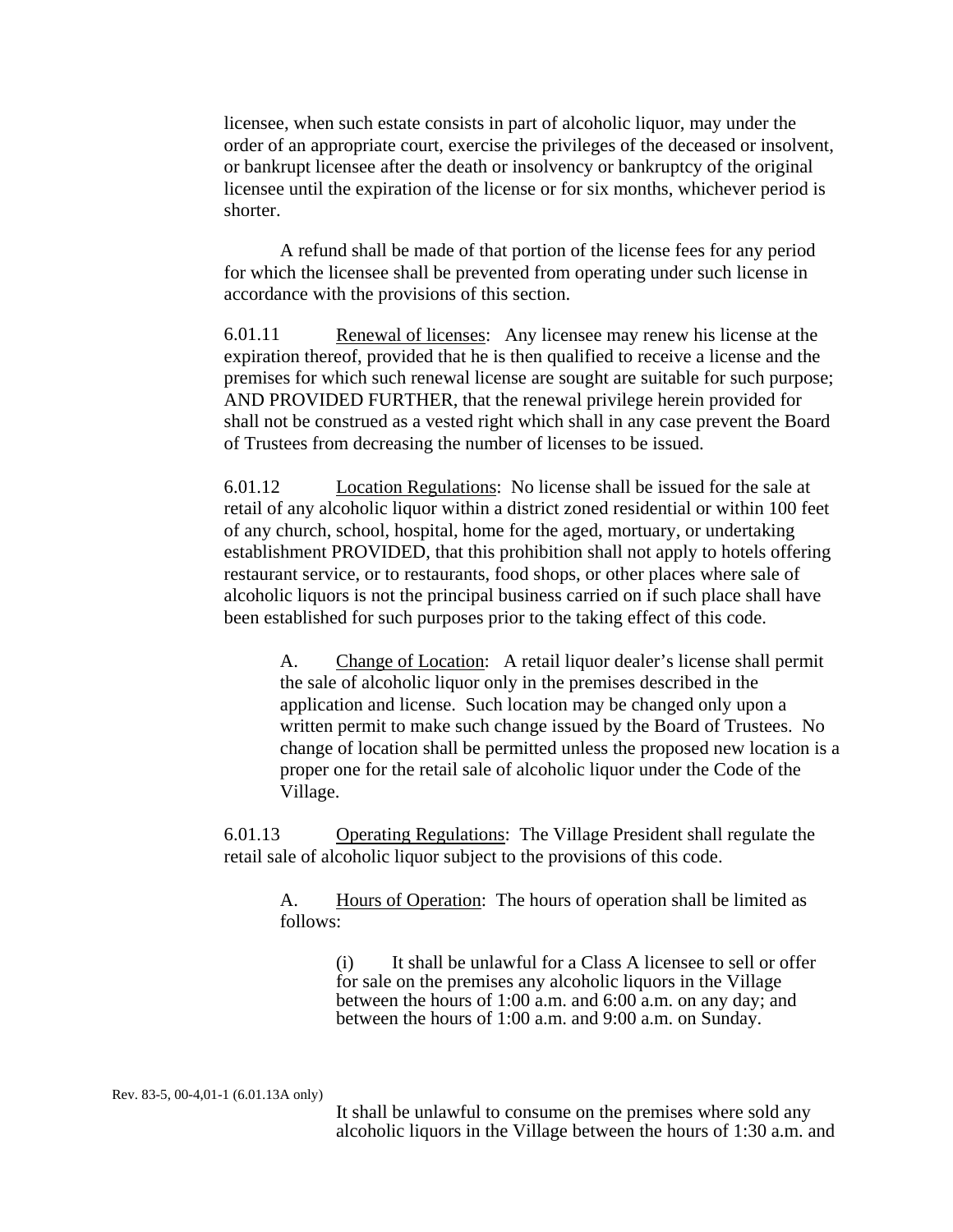6:00 a.m. of any day; and between the hours of 1:30 a.m. and 9:00 a.m. on a Sunday.

(ii) It shall be unlawful for any other classes of licensee to sell or offer for sale on the premises any alcoholic liquors in the Village between the hours of 1:00 a.m. and 6:00 a.m. on any day; between the hours of 1:00 a.m. and 12:01 p.m. on Sunday; between 10:00 p.m. on Sunday and 6:00 a.m. on Monday, except that the retail sale of beer, wine and malt beverages for consumption off premises pursuant to a Class C license shall be permitted on Sundays from 6:00 a.m. to 1:00 a.m. on Monday.

Provided it shall not be unlawful to sell or offer for sale on the premises any alcoholic liquors in the Village between the hours of 3:00 p.m. on any December 31 and 1:30 a.m. on January 1, and it shall not be unlawful to consume on the premises where sold any alcoholic liquor in the Village between the hours of 3:00 p.m. on any December 31, and 2:00 a.m. of the following day, January 1.

B. Employees: It shall be unlawful to employ in any premises used for the retail sale of alcoholic liquor any person who is afflicted with an infectious or venereal disease; and it shall be unlawful for any person who is afflicted with or a carrier of any such disease to work in or about any such premises or to engage in any way in the handling, preparation or distribution of such liquor.

It shall be unlawful for any persons under the age of twenty-one (21) years to tend any bar, to pour or mix an alcoholic liquor on the premises of any licensee, or to sell any alcoholic liquor for consumption off the premises; provided, however, that the retail sale of beer, wine and malt beverages for consumption off the premises may be performed by any person at least eighteen (18) years of age; and further provided that any person at least nineteen (19) years of age may tend bar, pour or mix an alcoholic liquor if there is another employee of the licensee present and on duty who is at least twenty-one (21) years of age.

C. View from the Street: In premises upon which the sale of alcoholic liquor for consumption upon the premises is licensed (other than as a restaurant, hotel, or club), no screen, blind, curtain, partition, article, or thing shall be permitted in the windows or upon the doors of such licensed premises nor inside such premises which shall prevent a clear view into the interior of such licensed premises from the street, road or sidewalk at all times. No booth, screen, partition or other obstruction or any arrangement of lights or lighting shall be permitted in or about the interior of such premises which shall prevent a full view of the entire interior of such premises from the street, road or sidewalk.

D. Gambling: Except as otherwise permitted by State law, it shall be unlawful to own, operate or maintain games or devices used for gambling,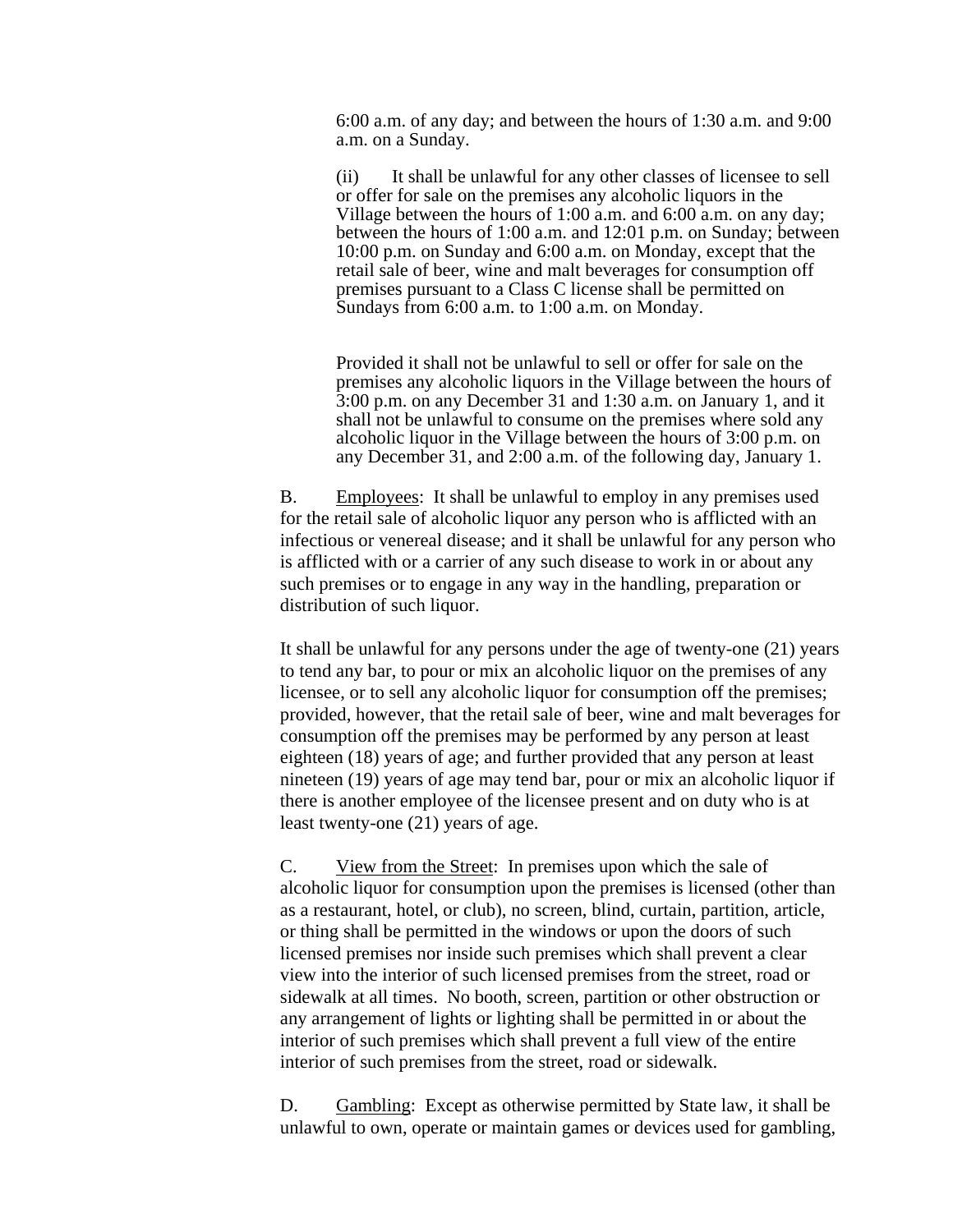wagering or other form of remuneration. Gambling devices shall not be deemed to include: billiard or pool tables, and mechanical amusement devices, pinball machines, video games, arcade games or slot machines, so long as no form of gambling, wagering or any other remuneration is conducted in connection with the operation of such devices. Provided further, that it shall be unlawful for any person to operate or play any of the aforementioned devices upon the premises if such person is under the age of 21, unless or he she is accompanied by an adult age 21 or over.

E. Dancing: (Repealed)

F. Sale to Minors and Intoxicated Persons: No licensee or any officer, associate, member, representative, agent, or employee of any licensee shall sell, give or deliver alcoholic liquor to any person under the age of twenty-one (21) years of age or to any intoxicated person or to any person known by him to be an habitual drunkard, insane, spendthrift, mentally ill, mentally deficient, or in need of mental treatment.

6.01.14 Liability of Owner of Premises: If the owners of a licensed premises or any person from whom the licensee derives the right of possession of such premises or the agent of such owner or person, shall knowingly permit the licensee to use the licensed premises in the violation of this Chapter to the same extent as the licensee and shall be subject to the same punishment.

6.01.15 Liability of Licensee for Acts of Employees: Every act or omission of whatsoever nature constituting a violation of any of the provisions of this Section by any officer, director, manager, or other agent or employee, shall be deemed to be the act of such employee or licensee. The employer or licensee shall be punishable in the same manner as if the act or omission had been done or omitted by him personally.

6.01.16 Adoption of State Law by Reference: Each and every part of "An Act Relating to Alcoholic Liquors", enacted by the General Assembly of the State, approved January 31, 1934, as amended, which relates in any manner to the sale at retail of alcoholic liquors, is hereby adopted by this reference and made a part of this Chapter, to the same extent and with the same legal effect as if fully set forth herein. Any violation of such applicable and adopted provisions of such Act shall be deemed a violation of this Chapter and subject to the penalties herein provided.

Amended: 83-6 Amended: 83-1, 89-1 Amended 89-1 Amended 01-1 Amended 02-4 (6.01.13B only) 95-1 (6.01.13D only) (6.01.13E Only) (6.01-13A) (6.01-08 and 6.01.13) 6.01.17 Suspension or Revocation of License: The Liquor Control Commissioner may suspend or revoke any license issued under this section for any one (1) of the following reasons: